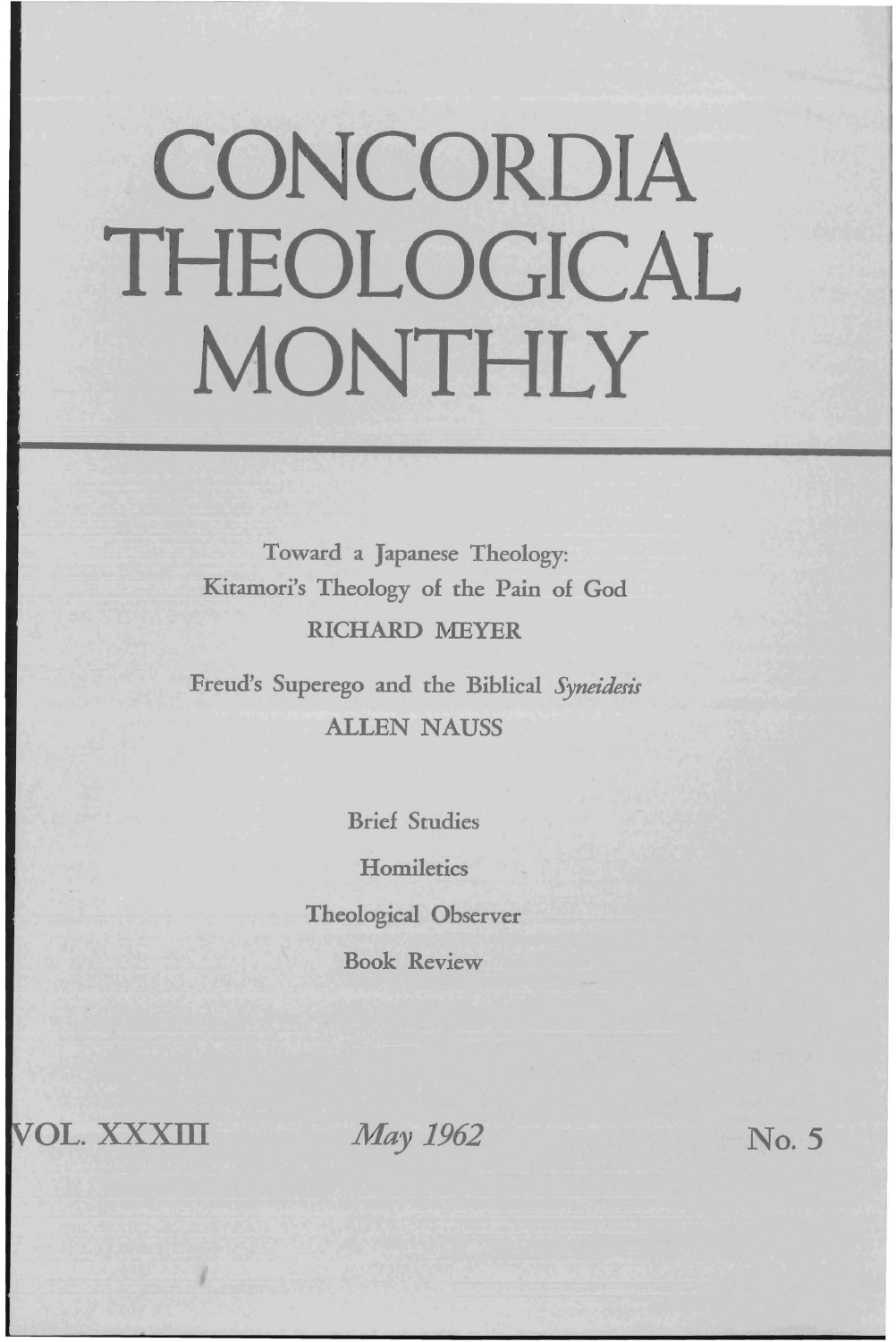# **THEOLOGICAL** OBSERVER

#### THE LAITY

Under this brief and simple heading the *London Quarterly and Holhorn Review* (January 1962) comments editorially at some length on the important work which laymen should do in and for the church. The writer stresses in the main four points: First, the layman is called to be a saint. To love God with all our heart, mind, soul, and strength and our neighbor as ourselves - nothing less is asked of us, whether we be ministers or laymen. Secondly, the layman is called to make the Gospel known to others. The average layman is not required to spend the whole of his energy in evangelism, but he is called to give some of it. It is after all the layman who has direct contact with those outside the church, not the minister, and it is thus the layman who has the most constant opportunity of making the faith known to the world. Thirdly, the layman is called to build up his fellow Christians with whom he worships. He is not an isolated unit but a member of the congregation. But this means that he not only receives from them but also gives. The church does not learn of God only from its ministers; there are some things it can learn better from its laymen. There are people who know from experience what it means to be a Christian in the world of business. It is men who have faced these things in their own lives and have emerged from them as conquerors who are best able by their experience and faith to strengthen others who are placed in similar situations. Fourthly-and this is placed last for emphasis - the layman is to serve God by doing his daily work. The old story of the man who, when he was asked what work he did for God, replied, "I bake bread," and would not be shifted from his answer by being told that he was expected to name some more "spiritual" occupation, emphasizes an essential point. The position and work of the laity should receive more attention. JOHN THEODORE MUELLER

## BASIC SHIFTS IN GERMAN THEOLOGY

Under this heading Prof. J. M. Robinson in *Interpretation* (January 1962) depicts a shift in German theological thought away from the Bultmannian system, not indeed to traditional orthodoxy but to a new form of neoliberalism. In his conclusion he writes:

Perhaps one may say that neo-liberalism is the legacy of Dietrich Bonhoeffer. For his *Letters and Papers from Prison,* published also under the title *Prisoner for God,* reflect a profound awareness that the world has "come to age." The secularization of the West is not simply a bad fact the church must oppose, but is itself a result of the Bible's sober thisworldliness, in distinction from other religions (such as the mystery religions) which on the one hand may deify nature and on the other teach escape from the world. Just as Protestantism "secularized" many properties and institutions of the medieval church, such as church-operated governments and universities, it should have a positive relationship to the general secularization of Western culture in our day. Hence Bonhoeffer criticizes mysticism and pietism, and as their modern equivalents existentialism and psychotherapy, and frankly calls for a "non-religious interpretation of Biblical concepts." . . . If the shifts in German theology identified in this paper prove to be persistent and not ephemeral, one will in retrospect be able to say that the foundations of the Bultmannian system which gave it its great strength in postwar Germany - its grounding in *avant garde* critical New Testament scholarship and in the latest philosophical trends in German culture  $-$  had already by 1961 lost their solidity.

#### JOHN THEODORE MUELLER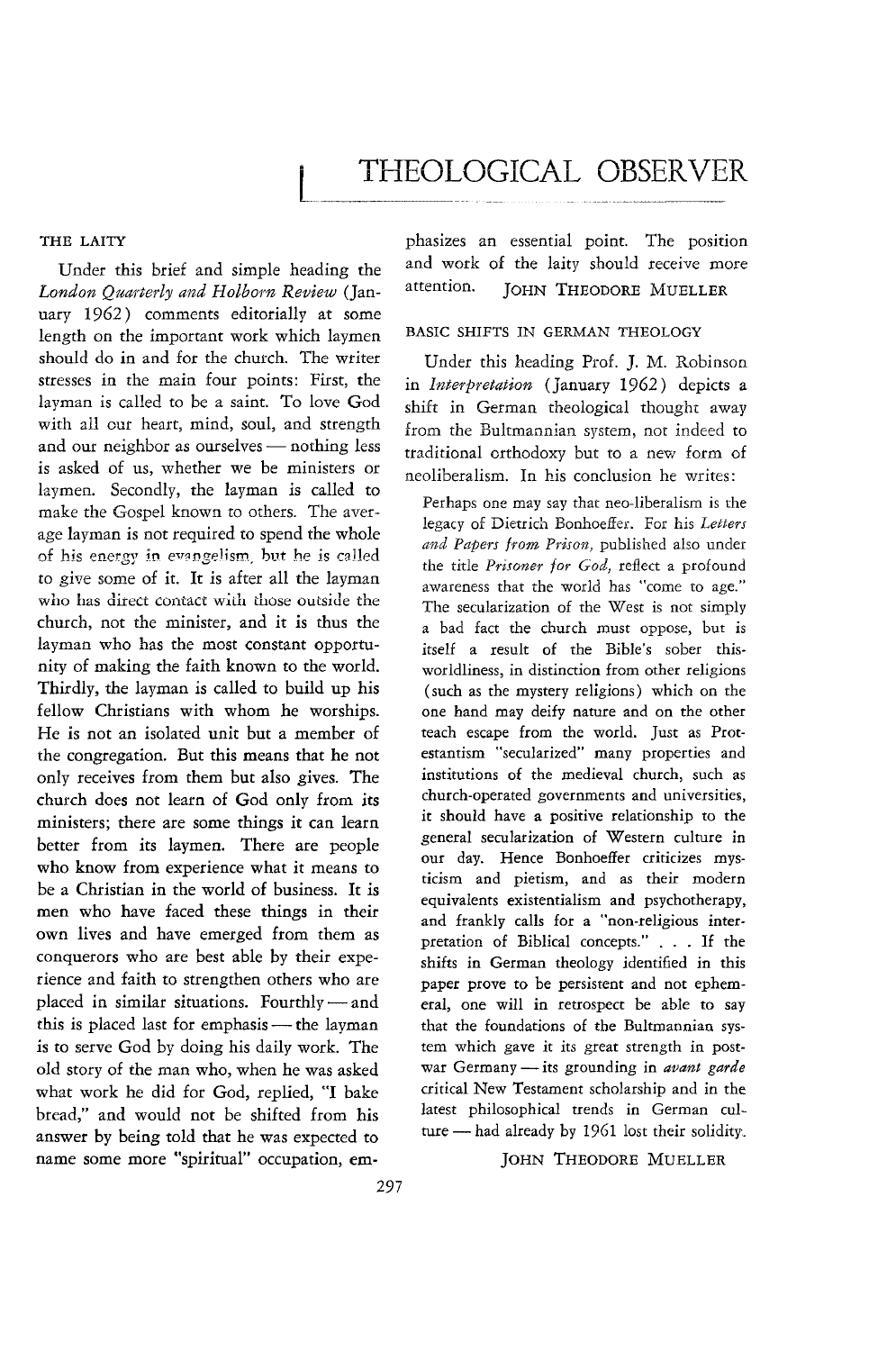## BRIEF ITEMS FROM THE NATIONAL LUTHERAN COUNCIL

*Frankfurt, Germany.* - American Roman Catholic theologians and churchmen have surprised a noted European Lutheran authority on their church *by* their willingness to discuss frankly interfaith relations and differences.

This disclosure was made here early in February *by* Prof. K. E. Skydsgaard, the Danish theologian who for the past two years has been staff director of the Lutheran World Federation's interconfessional research program, which is presently examining modern Roman Catholicism. He told members of the L WF Special Commission on Interconfessional Research that during a recently completed visit to the United States he found in Roman Catholic circles "an astonishing openness for interconfessional conversation."

Dr. Skydsgaard said that at official levels in that church there is a positive acceptance of what has been going on in the way of objective, candid, and critical theological conversations with Protestants. He reported that during his six weeks in North America his contacts with Catholics had been considerably widened through personal encounters and extensive correspondence. These contacts, he commented, had strengthened his conviction that historic positions need to be reaffirmed but that certain relationships should be thought out anew.

It was the 59-year-old Danish theologian's Iast report to a meeting of the commission as its full-time research professor. On Feb. 1 he resumed his place as professor of systematic theology at the University of Copenhagen, from which he had taken a two-year leave to launch the LWF program. Commission members were reassured, however, that Dr. Skydsgaard would continue to exercise an advisory supervision over the interconfessional research program and that his staff successor would begin work in July. His name was expected to be announced shortly. Meanwhile the

work will be carried on at Copenhagen by the Rev. Gerhard Pedersen, the Danish clergyman who has been serving as research assistant during the past two years.

Professor Skydsgaard, while in the United States and Mexico last autumn, had talks with prominent Roman Catholic and Protestant theologians in numerous localities and met with students and professors at several outstanding American universities and theological seminaries of both faiths. He said he tried to make it clear to them that the LWF program was not motivated by "polemical, anti-Roman" feelings but that "we were trying to conduct a very sober, scholarly study, to get at the various points where we are divided."

Presiding at the three-day meeting here was the commission chairman, Bishop Hermann Dietzfelbinger of Munich, head of the Lutheran **Church in Bavaria.** Other commission members present were Archbishop Gunnar Hultgren of Uppsala, primate of the Church of Sweden, Dr. Peter Brunner, professor of systematic theology at the University of Heidelberg, Germany, and Dr. Hans P. Treuenfels of Norwalk, Conn., a layman of the United Lutheran Church in America. Because of illness the other commission member, President Etienne Jung of the Church of the Augsburg Confession of Alsace and Lorraine, France, could not attend.

Federation staff members from Geneva who were present included Dr. Kurt Schmidt-Clausen, LWF executive secretary, and Dr. Vilmos Vajta, director of the Department of Theology. The commission decided to meet again on Aug. 3-4 at Strasbourg, France.

*North Adelaide, Australia.* - Plans for a new hymnal under joint auspices of Australia's two Lutheran church bodies were discussed at a committee meeting here in January. A report made public before the meeting revealed that the Hymnbook Committee has thus far selected about 700 from the "thousands of hymns from every available